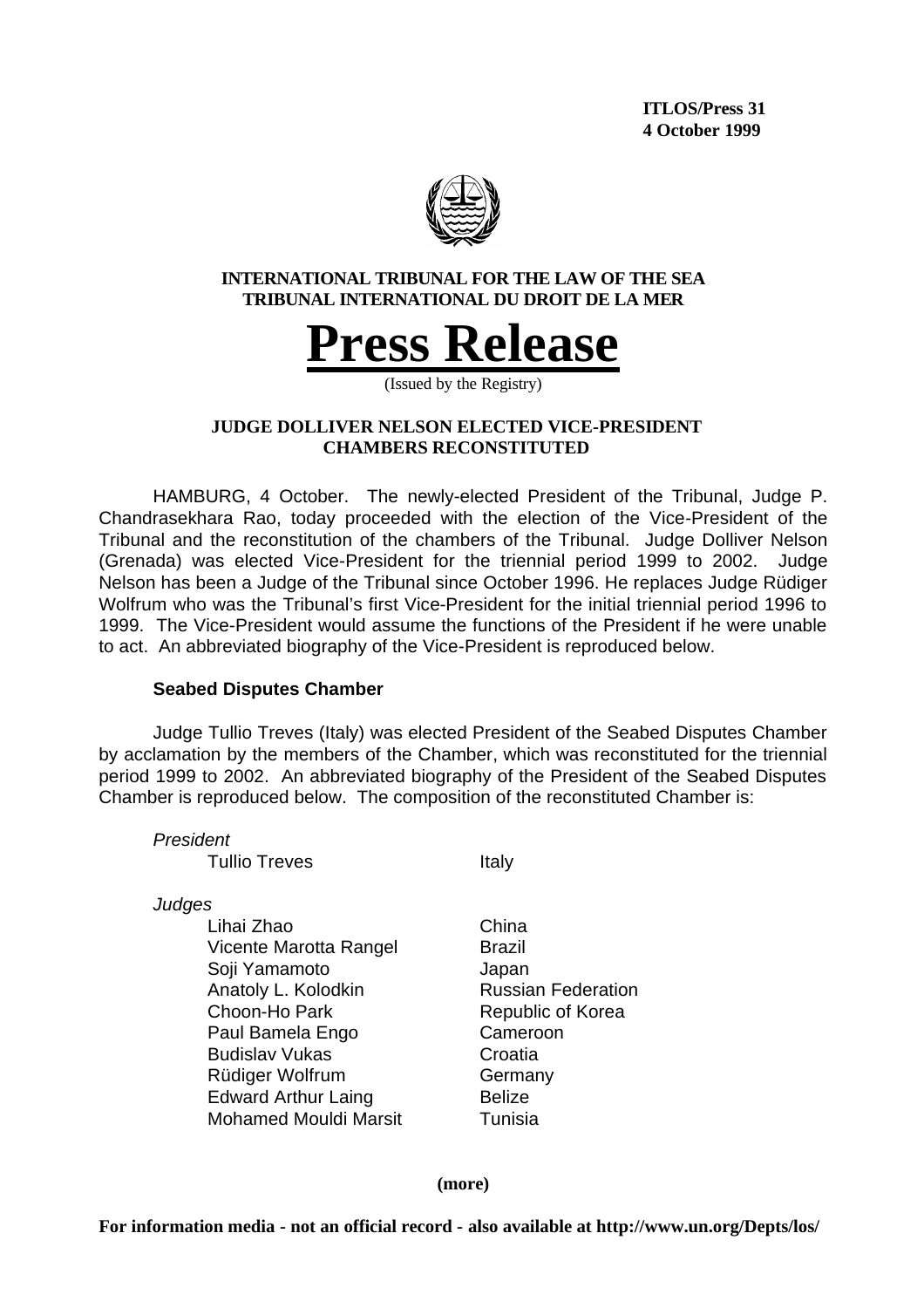The Seabed Disputes Chamber is a distinct judicial body within the structure of the Tribunal. It deals with disputes arising out of the exploration and exploitation of the resources of the seabed and ocean floor beyond national jurisdiction as set out in the Convention.

The Seabed Disputes Chamber consists of eleven Judges who will serve for three years and are eligible for re-election. The Chamber is constituted for three years. The Chamber was first constituted in February 1997 (See Press Release No. 5).

After consultations, President Chandrasekhara Rao proposed the composition of the Chamber, which the Tribunal agreed upon. Upon selection, the members of the Chamber proceeded to elect Judge Treves President of the Chamber.

### **Chamber for Fisheries Disputes**

Judge Gudmundur Eiriksson (Iceland) was elected President of the Chamber for Fisheries Disputes by the members of the reconstituted Chamber. The Chamber for Fisheries Disputes was first selected in February 1997 (See Press Release No. 5). The Chamber is available to deal with any disputes that the parties agree to submit to it concerning the conservation and management of marine living resources. An abbreviated biography of the President of the Chamber is reproduced below.

The Tribunal accepted the composition proposed by the President of the Tribunal following his consultations for the re-constitution of the Chamber. The Chamber as reconstituted is composed as follows:

*President*

Gudmundur Eiriksson Iceland

*Judges*

Hugo Caminos **Argentina** Soii Yamamoto **Japan** Anatoly L. Kolodkin **Russian Federation** Choon-Ho Park Republic of Korea Tafsir Malick Ndiaye **Senegal** José Luis Jesus Cape Verde

## **Chamber for Marine Environment Disputes**

Judge Alexander Yankov (Bulgaria) was elected President of the reconstituted Chamber for Marine Environment Disputes by its members. The Chamber for Marine Environment Disputes has been set up to provide a forum to settle disputes relating to the protection and preservation of the marine environment. The Chamber was first

#### **(more)**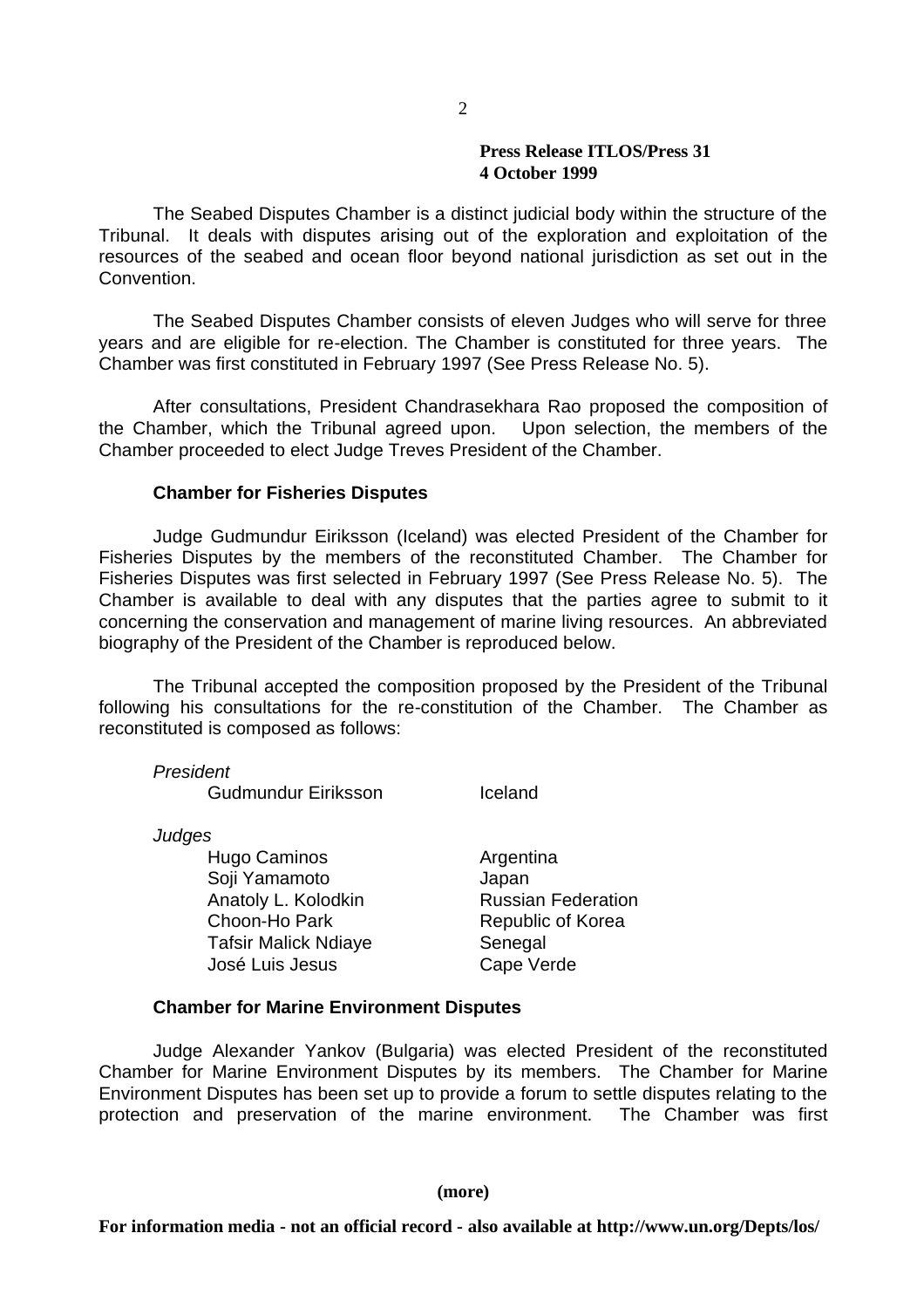constituted in February 1997 (See Press Release No. 5). An abbreviated biography of the President of the Chamber is reproduced below.

The Tribunal accepted the composition proposed by the President of the Tribunal after his consultations for the re-constitution of the Chamber. The Chamber as reconstituted is composed as follows:

*President*

Alexander Yankov Bulgaria

*Judges*

Vicente Marotta Rangel Brazil Paul Bamela Engo Cameroon Thomas A. Mensah Ghana Joseph Akl Lebanon Budislav Vukas Croatia

David Anderson United Kingdom Budislav

### **Chamber of Summary Procedure**

The Chamber of Summary Procedure is available to act in case of urgency. Five Judges serve on the Chamber of Summary Procedure. The President of the Tribunal is President of the Chamber *ex officio*. The Tribunal forms the Chamber annually. The Chamber was first constituted at the First Session of the Tribunal in October 1996 (See Press Release No. 4). The Chamber was reconstituted in October 1997 and October 1998 (See Press Release No. 18).

The Tribunal accepted the composition proposed by the President of the Tribunal after his consultations for the re-constitution of the Chamber. The Chamber as reconstituted is composed as follows:

*President*

| P. Chandrasekhara Rao | India |
|-----------------------|-------|
|                       |       |

*Judges*

Dolliver Nelson Grenada Budislav Vukas Croatia Gudmundur Eiriksson **Iceland** Tafsir Malick Ndiave **Senegal** 

*Alternates*

Vicente Marotta Rangel Brazil Soji Yamamoto **Japan** 

**(more)**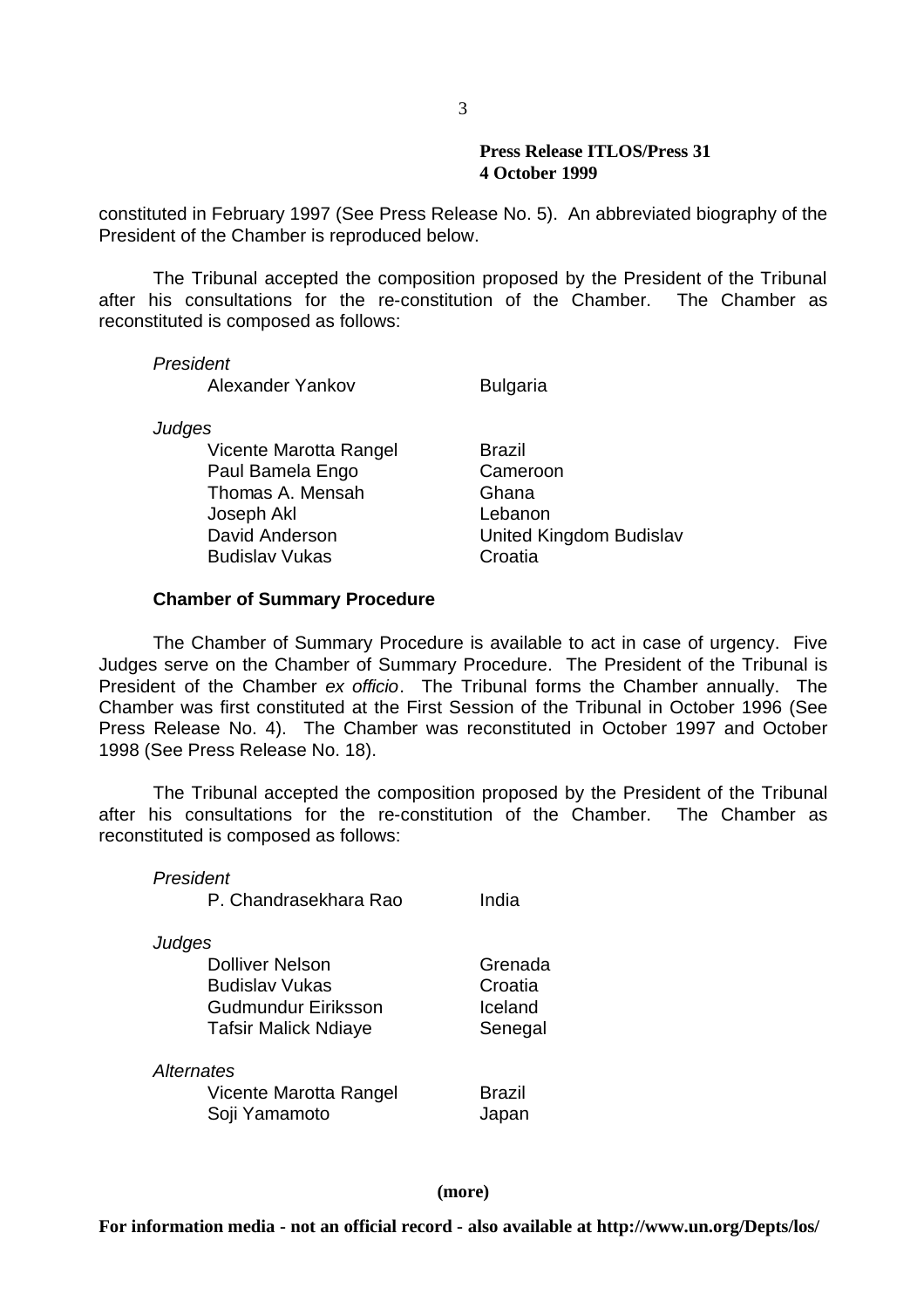# **Judge Dolliver Nelson (Member of the Tribunal since 1 October 1996; Vice-President since 4 October 1999)**

**Born:** Sauteurs, Grenada, 27 June 1932. **Education:** B.A., University of the West Indies (1954); LL.M., London School of Economics (1964); Ph.D., London School of Economics (1969); Barrister-at-Law, Gray's Inn, London (1971); admitted to the Bar of Grenada (1972). **Professional Experience:** Lecturer in Law, London School of Economics (1970–1977); Law of the Sea Officer (1974–1976), Senior Law of the Sea Officer (1976–1984), Deputy-Director (1984–1994), Office of Legal Affairs, Division for Ocean Affairs and the Law of the Sea; Secretary, Drafting Committee of the Third UN Conference on the Law of the Sea (1974–1982); Visiting Professor at Dalhousie University, Halifax, Canada (1980); Executive Secretary, Preparatory Commission for the International Seabed Authority and for the International Tribunal of the Law of the Sea (1983–1994); acted as Legal Adviser in the Secretary-General's informal consultations on deep seabed mining issues which concluded in 1994 with the adoption of the Agreement relating to the implementation of Part XI of the UN Convention on the Law of the Sea (1990–1994); Secretary, Conference on Straddling Fish Stocks and Highly Migratory Fish Stocks (1993–1994); Visiting Professor of International Law, London School of Economics (1995–present); lectured on aspects of the law of the sea in several institutions and actively participated in numerous seminars and workshops in various parts of the world. **Member:** Editorial Board, *Marine Policy* (1993–present); Committee on Coastal State Jurisdiction relating to Marine Pollution, International Law Association (1992–present); research team responsible for the Commentary on the UN Convention on the Law of the Sea, Center for Oceans Law and Policy, University of Virginia (1984–1994); Committee on the Exclusive Economic Zone (EEZ), International Law Association (Rapporteur 1982– 1989); Committee on the Law of the Sea, International Law Association (1974–1980); American Society of International Law (1970–present). **Publications:** contributed to various international legal periodicals and publications, including *The British Year Book of International Law, The American Journal of International Law, The International and Comparative Law Quarterly, The Modern Law Review* and *The Netherlands Law Review*; and reports to conferences of the International Law Association on EEZ matters.

## **Judge Tullio Treves (Member of the Tribunal since 1 October 1996; President of the Seabed Disputes Chamber since 4 October 1999)**

**Born:** Tucumán, Argentina, 20 September 1942. **Education:** Doctor of Law, University of Milan (1964). **Professional Experience:** Professor of International Law, University of Sassari (1969–1973); University of Turin (1974–1980); University of Milan (1980–present); Legal Adviser to the Permanent Mission of Italy to the UN in New York (1984–1992); Counsel for France in the case against Canada decided by an Arbitral

**(more)**

**For information media - not an official record - also available at http://www.un.org/Depts/los/**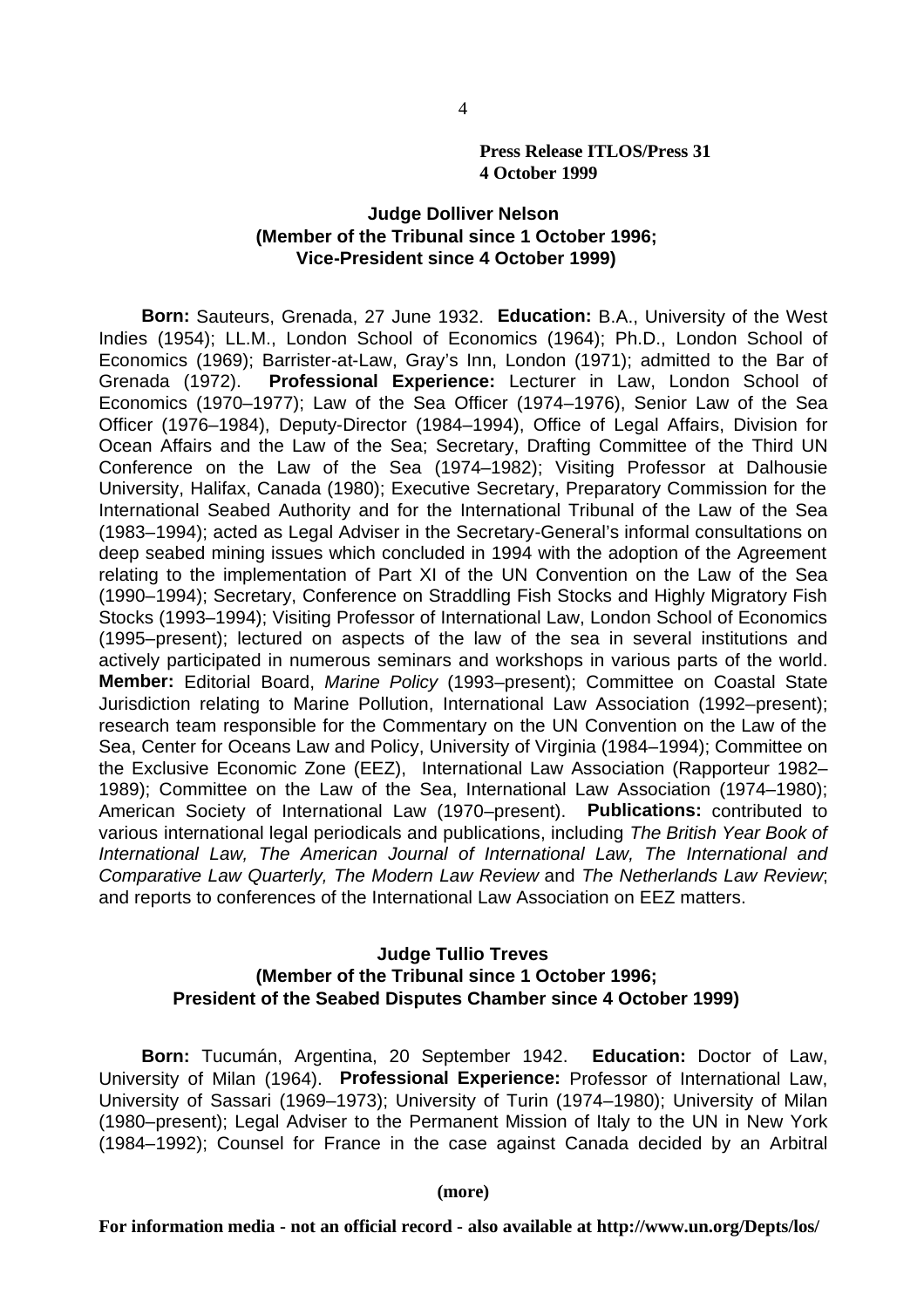Tribunal concerning the Delimitation of Maritime Areas in the Region of Saint-Pierre-et-Miquelon (1990–1991); Counsel for Finland in the "Great Belt" case against Denmark before the International Court of Justice (1991–1992); taught in the International Law Courses of Victoria, Spain (1984) and the UNITAR Courses in International Law at The Hague (1987, 1988 and 1996); gave courses at the Geneva Institute for Advanced International Studies (1988), Universities of Paris I and II (1983, 1994 and 1995), The Hague Academy of International Law (1990), the Rhodes Academy of International Maritime Law and Policy (1997,1998) lectured in Universities in Italy, Canada, Finland, France, Mexico, Spain, Sweden, Switzerland, the United Kingdom, the United States; External examiner for Doctoral degrees at: Dalhousie University, Halifax, Canada; European University Institute, Florence; University of Valencia, Spain. **Member:** Law of the Sea Institute; American, French and Italian Societies of International Law; European Council for Environmental Law; Editorial Board of *Ocean Development and International Law*, *Espaces et ressources maritimes*, *Il diritto marittimo*; Legal Sub-Project of the Finalized Project on Oceanography of the Italian Council for Scientific Research (Board 1977–1982); Italian delegation to: Seabed Committee (1973); Third UN Conference on the Law of the Sea (1974–1982, Coordinator of the French Language Group of the Drafting Committee); Intergovernmental Oceanographic Commission of UNESCO (1981 and 1983); Preparatory Commission for the International Seabed Authority and the International Tribunal for the Law of the Sea (1983–1994); Sixth Committee of the UN General Assembly (1983–1991); Working Group of the Sixth Committee of the UN General Assembly for the Drafting of a UN Body of Principles for the Protection of Detained or Imprisoned Persons (Chairman 1984–1988); Special Committee for the Drafting of a Convention Against the Recruitment, Use, Financing and Training of Mercenaries, 1984–1989, Vice-Chairman of the UN General Assembly; Second Vienna Conference on the Law of Treaties (1986); Special Committee for the Strengthening of the Principle of Non-Use of Force (Chairman 1987); Security Council (1987–1988); Consultations of the UN Secretary-General concerning Part XI of the UN Convention on the Law of the Sea (1990–1994); First and Second Sessions of the International Seabed Authority (1994, 1995, 1996). **Publications:** Author of numerous books and articles in various fields of public and private international law, law of the sea and environmental law, including *The Exploitation of the International Seabed* (in Italian), 1982; *International Law* (with M. Giuliano and T. Scovazzi, in Italian), 1991; *The Law of the Sea, the European Union and its Member States*, 1997; editor of the *Rivista di diritto internazionale privato e processuale* and the *Italian Yearbook of International Law*.

## **Judge Gudmundur Eiriksson (Member of the Tribunal since 1 October 1996; President of the Chamber for Fisheries Disputes since 4 October 1999)**

**Born:** Winnipeg, Canada, 26 October 1947. **Education:** A.B., B.S. in Civil Engineering, Rutgers College (1970); LL.B., King's College, University of London (1973); LL.M., Columbia University (1974); Visiting Scholar, University of Virginia Law School (1984 and

**(more)**

5

**For information media - not an official record - also available at http://www.un.org/Depts/los/**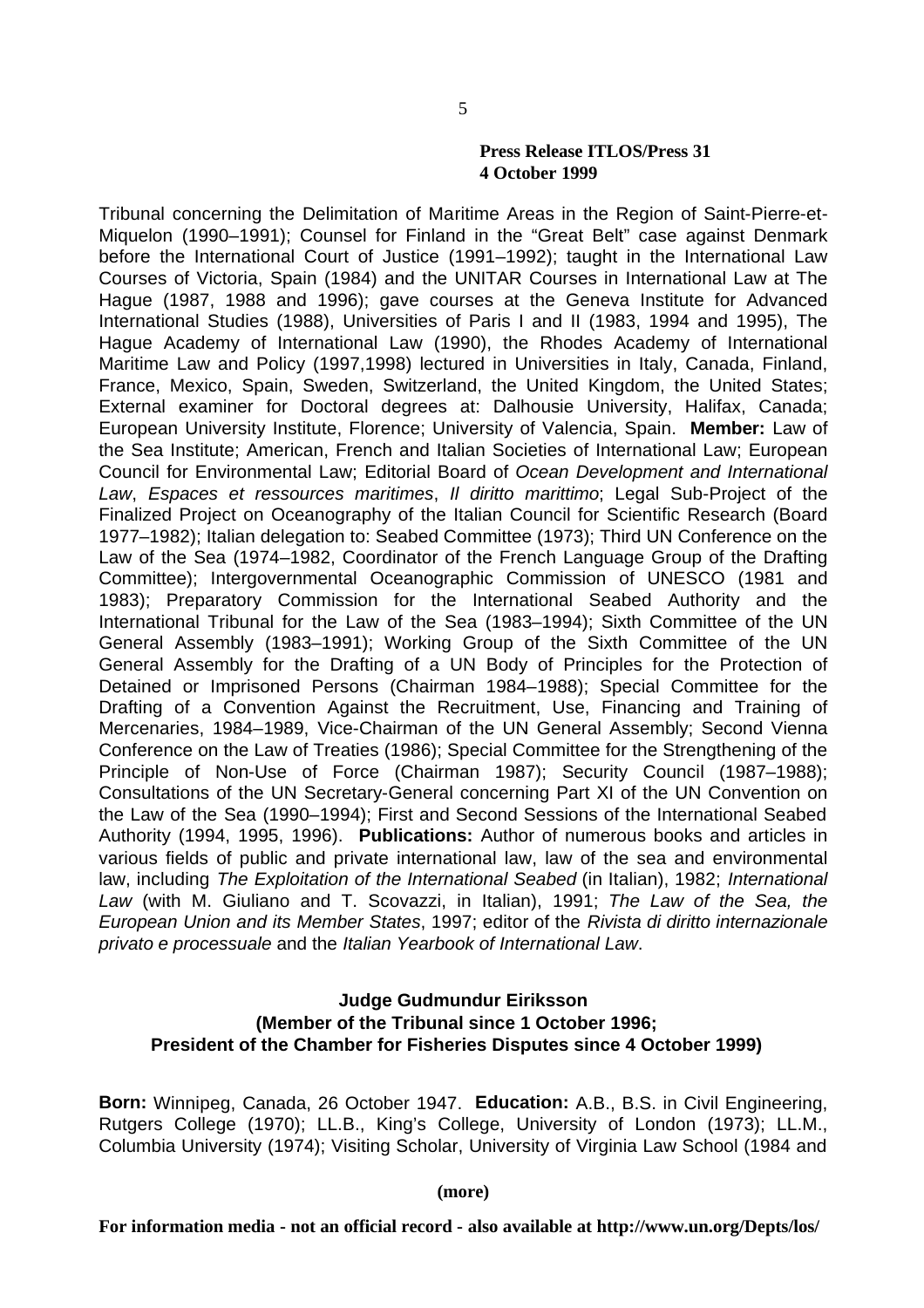1985). **Professional Experience:** Law of the Sea Officer, Office of the Secretary-General of the United Nations for the Law of the Sea, New York (1974–1976); Special Consultant, Third UN Conference on the Law of the Sea, New York (1977); Assistant Legal Adviser (1977–1980), Legal Adviser (1980–1996), Ministry for Foreign Affairs of Iceland; Lecturer, University of Iceland (1987–1996); Ambassador, Ministry for Foreign Affairs (1988–1996); Visiting Professor of Law, University of New Mexico School of Law (1994–1995). **Member:** International Law Commission (1987–1996, Rapporteur 1990, First Vice-Chairman 1993); Society of Professional Engineers, Iceland; Association of Icelandic Lawyers; International Law Association (International Committee on the Exclusive Economic Zone, and International Committee on Coastal State Jurisdiction relating to Marine Pollution); Icelandic delegation to: Third UN Conference on the Law of the Sea (1978–1982); Preparatory Commission for the International Seabed Authority and for the International Tribunal for the Law of the Sea; Council of the North Atlantic Salmon Conservation Organization (President 1984–1988). **Publications:** numerous publications on law of the sea, legal education, international criminal law, international organizations, disarmament and human rights.

# **Judge Alexander Yankov (Member of the Tribunal since 1 October 1996; President of the Chamber for Marine Environment since 4 October 1999)**

**Born:** Bourgas, Bulgaria, 24 June 1924. **Education:** Graduated in Law, Faculty of Law, Sofia University (1951); Ph.D. in International Law, Sofia University (1963). **Academic Experience:** Professor of International Law (1968), Head of the International Law Department (1980–1989), Sofia University; Head of the International Law Section (1988–1989), Member (1981), Vice-President in charge of social, political, legal studies and humanities (1988–1991), Bulgarian Academy of Sciences; gave post-graduate and special courses on international law and law of the sea at Sofia University, many foreign universities and The Hague Academy of International Law. **Executive Experience:** Vice-Chairman, National Oceanographic Committee of Bulgaria (1969); Ambassador of Bulgaria to the United Kingdom of Great Britain and Northern Ireland (1972–1976); Deputy Minister for Foreign Affairs, Ambassador, Permanent Representative of Bulgaria to the UN in New York (1976–1980); Minister of Science and Higher Education (1989–1990); *Ad hoc* Legal Adviser to the Intergovernmental Oceanographic Commission on problems relating to UNCLOS (1994). **Judicial Experience**: Member of the Court of Commercial Arbitration at the Bulgarian Chamber of Commerce and Industry (1971–1987). **Member:** Permanent Court of Arbitration at The Hague (1971); International Ocean Institute, Malta (Vice-President); Executive Council of the International Law Association (1973); International Law Commission (1977–1996, Chairman 1984); Institut de Droit International (1979); Advisory Committee on the Protection of the Sea, London (Vice-Chairman 1980); Bulgarian Society for International Law (President 1980); National Assembly (the Parliament) of Bulgaria, its Committee on the Elaboration of the Constitution, and its Foreign Policy Committee (1986–1991); Union of Bulgarian Scientists (President 1987–1989); National

**(more)**

**For information media - not an official record - also available at http://www.un.org/Depts/los/**